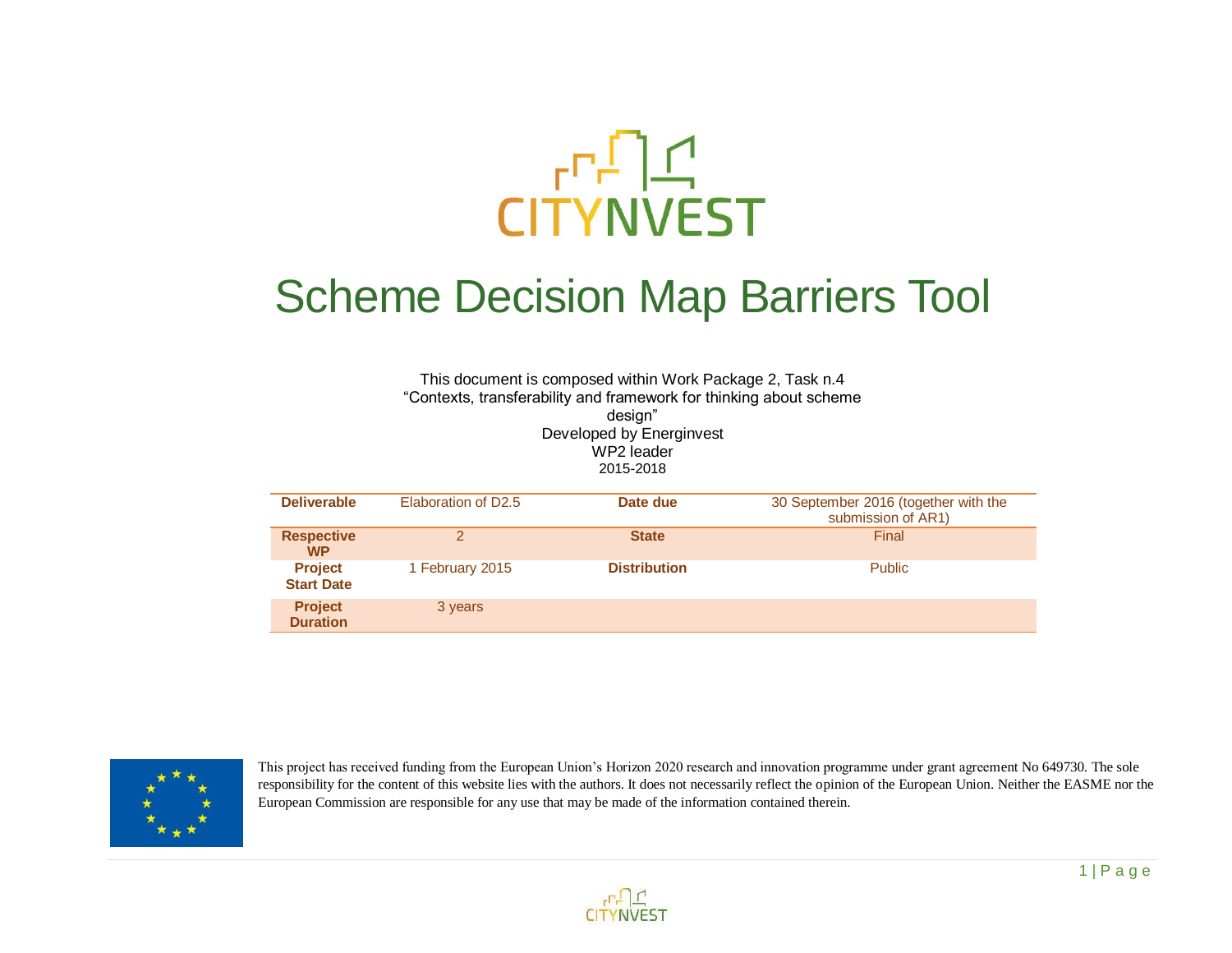Access all Reference models [here!](http://citynvest.eu/financing-models-matrix)

| <b>Scheme Decision</b><br><b>Criteria</b> | <b>Barrier</b>                                                                                                                                                                                                                                                                           | Action, if barrier is<br>present                                                                                                  | <b>Reference models</b>                                                                                                                                  |
|-------------------------------------------|------------------------------------------------------------------------------------------------------------------------------------------------------------------------------------------------------------------------------------------------------------------------------------------|-----------------------------------------------------------------------------------------------------------------------------------|----------------------------------------------------------------------------------------------------------------------------------------------------------|
| <b>Implementation</b><br><b>Model</b>     | Lack of ESCO players on the<br>market                                                                                                                                                                                                                                                    | You need to consider Separate<br><b>Contractor Based model</b>                                                                    | Fedesco, Eandis EDLB, ESCOLIMURG2020,<br>Energies POSIT'IF, Saerbeck, OxFutures, Brixton<br>Energy Co-op, Warm Up North, SPEE Picardie                   |
|                                           | Lack of trust in EPC/ESC contract<br>models                                                                                                                                                                                                                                              | If lack of trust, choose Separate<br><b>Contractor Based models</b>                                                               | Fedesco, Eandis EDLB, ESCOLIMURG2020,<br>Energies POSIT'IF, Saerbeck, OxFutures, Brixton<br>Energy Co-op, Warm Up North, SPEE Picardie                   |
|                                           | Local ESCO market practices do<br>not meet the program level of<br>ambition (e.g. in case of deep<br>retrofit)                                                                                                                                                                           | If local ESCO market practices<br>do not meet the program level of<br>ambition, choose Separate<br><b>Contractor Based models</b> | Fedesco, Eandis EDLB, ESCOLIMURG2020,<br>Energies POSIT'IF, Saerbeck, OxFutures, Brixton<br>Energy Co-op, Warm Up North, SPEE Picardie                   |
|                                           | Lack of demand from potential<br>beneficiaries (building owners)                                                                                                                                                                                                                         | You need to include marketing<br>services in the PDU's business<br>model in order to increase<br>awareness                        | All, except Rotterdam Green Buildings                                                                                                                    |
| <b>Operating</b><br><b>Services</b>       | The size of the projects (in terms of<br>energy consumption, energy<br>savings and/or investment<br>potentials) are too small to be<br>economically viable (e.g. in relation<br>to transaction costs or energy<br>savings levels) or too small to be<br>attractive for the supply market | You should include aggregation<br>services in the PDU's business<br>model                                                         | BERLIN, RE: FIT, Vlaams Energiebedrijf, Fedesco,<br>Energies POSIT'IF, Rotterdam Green Buildings,<br>Milan, ENSAMB, Brixtion Energy Co-op,<br>PadovaFIT! |
|                                           | <b>Limited financial resources</b><br>available to fund the PDU                                                                                                                                                                                                                          | You should envisage facilitation<br>services only                                                                                 | REDIBA, BERLIN, RE: FIT, Vlaams Energiebedrijf,<br>OSER, Fedesco, Eco'Energies, Energies POSIT'IF,                                                       |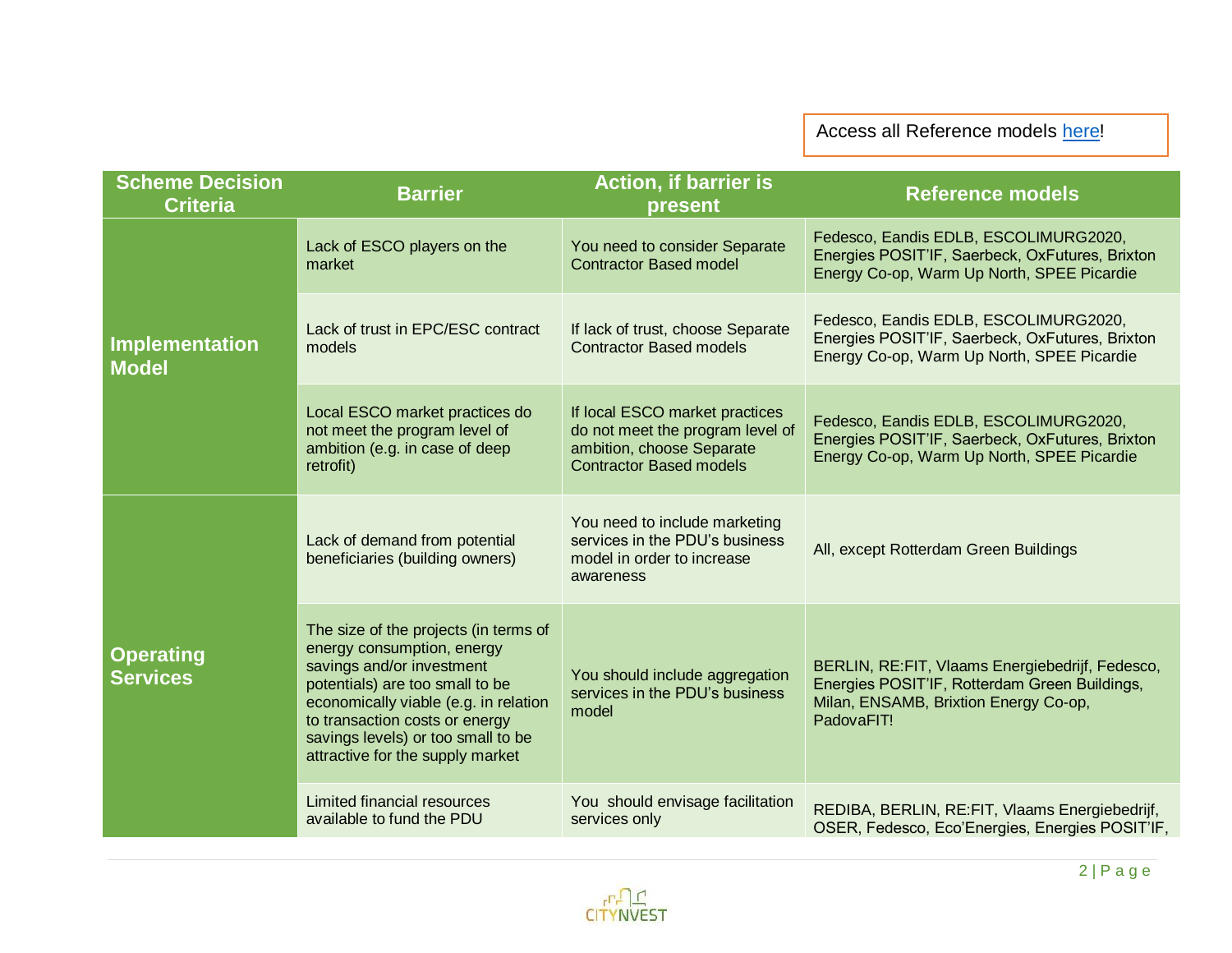|                         |                                                                                                                                       |                                                                                            | OxFutures, Rotterdam Green Buildings, Milan,<br>ENSAMB, Brixton Energy Co-op, EERFS,<br>SUNShINE, PadovaFIT!                                                                                                                                |
|-------------------------|---------------------------------------------------------------------------------------------------------------------------------------|--------------------------------------------------------------------------------------------|---------------------------------------------------------------------------------------------------------------------------------------------------------------------------------------------------------------------------------------------|
|                         | The Separate Contractor Based<br>model is the only available<br>implementation model                                                  | You should envisage integration<br>services                                                | OSER, Fedesco, Eandis EDLB,<br>ESCOLIMBURG2020, Energies POSIT'IF,<br>Cambridgeshire MLEI, Warm Up North, SPEE<br>Picardie                                                                                                                  |
|                         | Lack of financial know-how<br>amongst the beneficiaries of the<br>projects                                                            | You should envisage providing<br>financial advice services                                 | REDIBA, BERLIN, RE:FIT, OSER, Fedesco, Eandis<br>EDLB, ESCOLIMURG2020, Eco'Energies,<br>Energies POSIT'IF, Cambridgeshire MLEI,<br>OxFutures, Milan, ENSAMB, Brixton Energy Co-op,<br>SUNShINE, Warm Up North, SPEE Picardie,<br>PadovaFIT! |
|                         | The beneficiaries are unable to<br>ensure financing of their projects or<br>financing terms available on the<br>market are inadequate | The PDU should include<br>financing services into its<br>business model                    | OSER, Fedesco, Eandis EDLB,<br>ESCOLIMURG2020, Energy Fund Den Haag,<br>Energies POSIT'IF, Cambridgeshire MLEI,<br>OxFutures, EERFS, SUNShINE, SPEE Picardie,<br><b>KredEx</b>                                                              |
|                         | Difficulty to overcome low level of<br>ambition                                                                                       | You should look at models that<br>target 50% and/or 75%<br>reduction of energy consumption | OSER, Eandis EDLB, ESCOLIMURG2020,<br>Energies POSIT'IF, SUNShINE, SPEE Picardie,<br>KredEx                                                                                                                                                 |
| <b>Ambition/Targets</b> | Lack of financial resources to fund<br>the projects                                                                                   | You should select models that<br>are limited to 35% reduction of<br>energy consumption     | REDIBA, BERLIN, RE: FIT, Vlaams Energiebedrijf,<br>Fedesco, Rotterdam Green Buildings, Milan,<br>ENSAMB,                                                                                                                                    |
|                         | Legal or policy constraints to<br>achieve carbon neutrality                                                                           | You should look at models that<br>achieve carbon neutrality                                | Saerbeck                                                                                                                                                                                                                                    |
| <b>Funding Vehicle</b>  | Lack of own funds to finance                                                                                                          |                                                                                            | All, except Fedesco and Cambridgheshire MLEI,                                                                                                                                                                                               |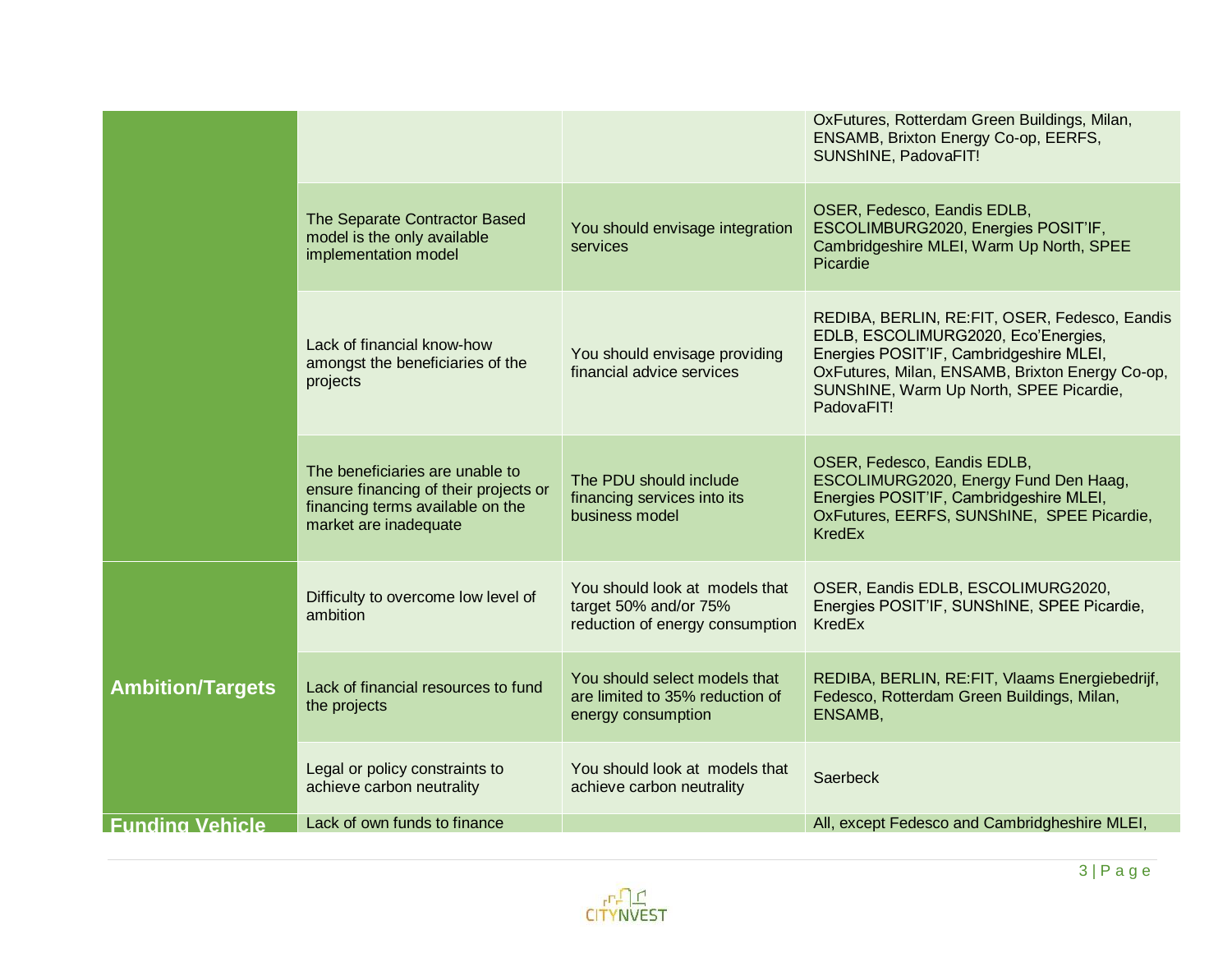|                           | projects                                                                                                                 | You should select models that<br>use external funding (Financial<br>Institutions, ESCOs, Utility<br>funds)        | Brixton Energy Co-op and SUNShINE                                                                                                                                                                                |
|---------------------------|--------------------------------------------------------------------------------------------------------------------------|-------------------------------------------------------------------------------------------------------------------|------------------------------------------------------------------------------------------------------------------------------------------------------------------------------------------------------------------|
|                           | External financiers are not willing or<br>not interested in financing your<br>projects                                   | You should envisage setting up<br>you own Investment fund                                                         | RE:FIT, ESCOLIMBURG2020, Energy Fund Den<br>Haag, Energies POSIT'IF, Cambridgeshire MLEI,<br>OxFutures, EERFS, SUNShINE, KredEx,<br>PadovaFIT!                                                                   |
|                           | <b>Customer for EPC/ESC projects</b><br>require one-stop-shop solutions                                                  | You should envisage ESCO<br>financing                                                                             | REDIBA, BERLIN, RE: FIT, Vlaams Energiebedrijf,<br>OSER, Eco'Energies, Rotterdam Green Buildings,<br>Milan, EERFS, PadovaFIT!                                                                                    |
|                           | There are strong requirements to<br>get off-balance or debt<br>deconsolidating solutions in place                        | You should look at<br>Renting/Leasing, EPC/ESC<br>financing or Forfaiting as<br>financial instruments             | REDIBA, BERLIN, RE: FIT, Vlaams Energiebedrijf,<br>OSER, Eco'Energies, Cambridgeshire MLEI,<br>Rotterdam Green Buildings, Milan, SUNShINE,<br>PadovaFIT!                                                         |
| <b>Financial</b>          | Projects do not deliver the required<br>return on investment                                                             | You should look at additional<br>grants as financial instrument                                                   | REDIBA, BERLIN, RE:FIT, OSER, Eandis EDLB,<br>ESCOLIMURG2020, Eco'Energies, Energies<br>POSIT'IF, Saerbeck, OxFutures, Rotterdam Green<br>Buildings, ENSAMB, Warm Up North, SPEE<br>Picardie, KredEx, PadovaFIT! |
| <b>instruments</b>        | Financial institutions are not<br>interested in financing projects or<br>projects are perceived as being<br>non-bankable | You should look at alternatives<br>such as Equity/Own funds,<br><b>Grants, Guarantees or EPC/ESC</b><br>financing | All                                                                                                                                                                                                              |
|                           | There are no own funds available                                                                                         | You should look at Loans,<br>Bonds, Grants, Renting/Leasing,<br><b>EPC/ESC financing or Forfaiting</b>            | All, except Fedesco and Brixton Energy Co-op                                                                                                                                                                     |
| <b>Staff requirements</b> | There is no possibility to hire any                                                                                      | You should look at models that                                                                                    | Eco'Energies, Energy Fund Den Haag,                                                                                                                                                                              |